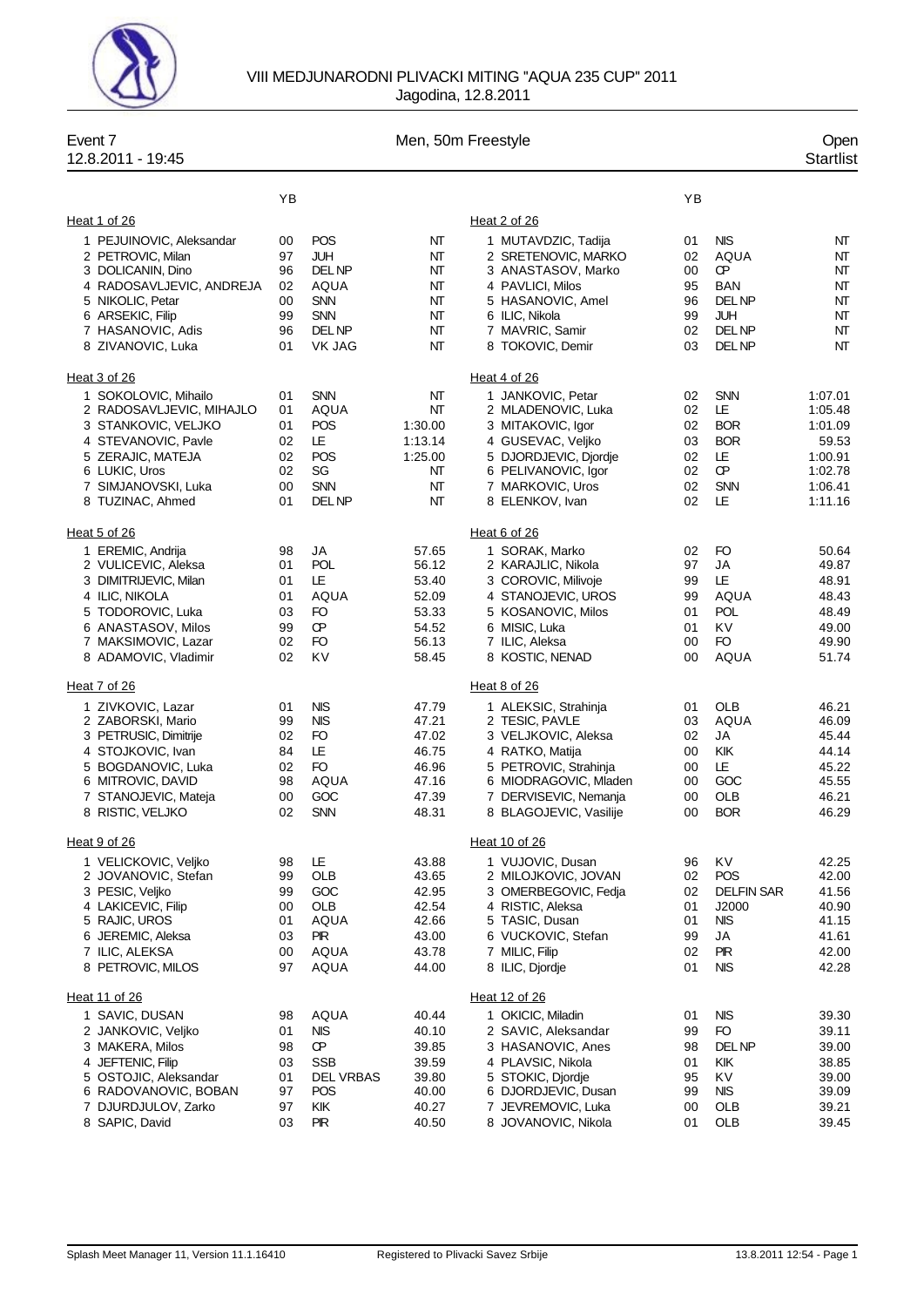

## Event 7, Men, 50m Freestyle

| Heat 13 of 26                                                  |                |                            |                         | Heat 14 of 26                                                                                                                    |                         |
|----------------------------------------------------------------|----------------|----------------------------|-------------------------|----------------------------------------------------------------------------------------------------------------------------------|-------------------------|
| 1 TESIC, VOJIN<br>2 MILENKOVIC, Ignjat<br>3 VELJKOVIC, Andrija | 00<br>95<br>97 | <b>AQUA</b><br>J2000<br>JA | 38.80<br>38.10<br>37.89 | 1 KOSTIC, Strahinja<br><b>DEL VRBAS</b><br>02<br>00<br><b>SNN</b><br>2 NIKOLIC, Filip<br><b>DELFIN SAR</b><br>3 GEC, Ersin<br>02 | 36.80<br>36.36<br>36.28 |
| 4 STAMENKOVIC, ALEKSA                                          | 99             | AQUA                       | 37.67                   | 4 ZAFIROVIC, Nikola<br>00<br><b>SNN</b>                                                                                          | 36.11                   |
| 5 BUJIC, David                                                 | 02             | <b>NIS</b>                 | 37.86                   | <b>DEL VRBAS</b><br>5 OSTOJIC, Relja<br>00                                                                                       | 36.20                   |
| 6 VASILJKOVIC, Ivan                                            | 99             | J2000                      | 38.10                   | 6 SLAVKOVIC, Viktor<br>95<br>KV                                                                                                  | 36.30                   |
| 7 VUKICEVIC, Petar                                             | 98             | Œ                          | 38.53                   | 7 MIRKOVIC, Dejan<br>97<br><b>BOR</b>                                                                                            | 36.46                   |
| 8 JOVANOVIC, Aseksa                                            | 00             | GOC                        | 38.84                   | 8 CRNOGLAVAC, Marko<br><b>NAP</b><br>00                                                                                          | 37.24                   |
| Heat 15 of 26                                                  |                |                            |                         | Heat 16 of 26                                                                                                                    |                         |
| 1 STOJANOVIC, Vladan                                           | 99             | <b>SNN</b>                 | 36.04                   | 1 PETROVIC, Pavle<br>Œ<br>00                                                                                                     | 35.37                   |
| 2 SEIZOVIC, Aleksa                                             | 95             | KV                         | 36.00                   | 2 OBRADOVIC, NIKOLA<br>AQUA<br>96                                                                                                | 35.30                   |
| 3 TOMOVIC, Todor                                               | 99             | K٧                         | 35.71                   | 3 STOSIC, Uros<br>93<br>LE                                                                                                       | 35.03                   |
| 4 JAKSIC, Vuk                                                  | 00             | <b>NIS</b>                 | 35.55                   | <b>DELNP</b><br>4 HASANOVIC, Emir<br>96                                                                                          | 35.00                   |
| 5 JOSIJEVIC, Dusan                                             | 96             | JA                         | 35.67                   | 5 HASANOVIC, Demir<br>95<br>DEL NP                                                                                               | 35.00                   |
| 6 SVILKIC, Luka                                                | 99             | <b>PIR</b>                 | 35.80                   | 6 BULATOVIC, Damjan<br>94<br>J2000                                                                                               | 35.20                   |
| 7 SUSEVIC, Nazif                                               | 97             | DEL NP                     | 36.00                   | <b>CP</b><br>7 ZIVANOVIC, Bogdan<br>98                                                                                           | 35.31                   |
| 8 NIKOLIC, DjORDjE                                             | 97             | <b>AQUA</b>                | 36.07                   | 8 RADENKOVIC, Lazar<br><b>NIS</b><br>98                                                                                          | 35.44                   |
| Heat 17 of 26                                                  |                |                            |                         | Heat 18 of 26                                                                                                                    |                         |
| 1 RISTIC, Stefan                                               | 97             | J2000                      | 34.90                   | 1 FILIC, STEFAN<br>AQUA<br>98                                                                                                    | 34.02                   |
| 2 PETROVIC, Djordje                                            | 94             | K٧                         | 34.69                   | 2 PAVLOVIC, Aleksandar<br>95<br>KV                                                                                               | 34.00                   |
| 3 ERAKOVIC, Luka                                               | 00             | DEL VRBAS                  | 34.28                   | <b>POL</b><br>3 MARIC, Stefan<br>00                                                                                              | 33.92                   |
| 4 MATEJIC, BORIS                                               | 95             | AQUA                       | 34.20                   | 4 PAVLOVIC, Aleksandar<br><b>NAP</b><br>97                                                                                       | 33.48                   |
| 5 KRIVOKAPIC, Andrija                                          | 97             | OLB                        | 34.22                   | Œ<br>5 STEFANOVIC, Marko<br>00                                                                                                   | 33.82                   |
| 6 CIJIC, Lazar                                                 | 95             | LE                         | 34.64                   | 6 TESIC, Pavle<br>00<br><b>SNN</b>                                                                                               | 33.99                   |
| 7 KOSTIC, Nemanja                                              | 99             | DEL VRBAS                  | 34.90                   | 7 KUJUNDZIC, Vojislav<br>97<br>KV                                                                                                | 34.00                   |
| 8 STOKIC, Strahinja                                            | 95             | KV                         | 35.00                   | 8 TAWK, Thomas<br>98<br><b>KEN</b>                                                                                               | 34.20                   |
| Heat 19 of 26                                                  |                |                            |                         | Heat 20 of 26                                                                                                                    |                         |
| 1 STANKOVIC, Milos                                             | 90             | LE                         | 33.33                   | 1 VASILEVSKI, Nikola<br><b>AKAVATIK</b><br>99                                                                                    | 32.30                   |
| 2 MILANOVIC, Nikola                                            | 95             | JA                         | 33.10                   | 2 VUJOVIC, Stevan<br>94<br>KV                                                                                                    | 32.19                   |
| 3 RISTIC, Nemanja                                              | 94             | <b>NAP</b>                 | 32.84                   | 3 CIRIC, Petar<br>GOC<br>98                                                                                                      | 32.12                   |
| 4 ICIC, Aleksandar                                             | 99             | <b>SNN</b>                 | 32.50                   | 97<br><b>POS</b><br>4 STOSIC, MIHAJLO                                                                                            | 32.00                   |
| 5 PESIC, Filip                                                 | 96             | KV                         | 32.70                   | <b>PIR</b><br>5 TUCAKOVIC, David<br>98                                                                                           | 32.00                   |
| 6 ASANIN, ANDRIJA                                              | 99             | <b>AQUA</b>                | 33.04                   | 6 MILUTINOVIC, MILAN<br>95<br><b>SNN</b>                                                                                         | 32.13                   |
| 7 KRTINIC, Marko<br>8 PANIC, Darko                             | 00<br>99       | OLB<br>DEL VRBAS           | 33.25<br>33.40          | 7 DANEV, Marko<br>99<br><b>NAP</b><br>J2000<br>8 POREDEN, Mirko<br>99                                                            | 32.24<br>32.38          |
|                                                                |                |                            |                         |                                                                                                                                  |                         |
| Heat 21 of 26                                                  |                |                            |                         | Heat 22 of 26                                                                                                                    |                         |
| 1 VUCIC, Stevan                                                | 97             | GOC                        | 31.56                   | KIK<br>1 JOVIN, Nikola<br>97                                                                                                     | 31.07                   |
| 2 ODOVIC, Tomislav                                             | 97             | <b>NAP</b>                 | 31.48                   | GOC<br>2 BOGDANOVIC, Vladimir<br>98                                                                                              | 30.98                   |
| 3 JELIC, Dimitrije<br>4 URSULOVIC, Stevan                      | 93<br>96       | KV<br><b>OLB</b>           | 31.40<br>31.22          | POS<br>3 BANKOVIC, SLOBODAN<br>96<br><b>KEN</b><br>98<br>4 MUHOHO, Oliver                                                        | 30.80<br>30.21          |
| 5 KRSTIC, Aleksa                                               |                | LE                         | 31.33                   | 5 PETROVIC, Stefan<br>LE                                                                                                         | 30.66                   |
| 6 CIRIC, Milos                                                 | 95<br>96       | GOC                        | 31.42                   | 96<br>6 STAMENKOVIC, Dusan<br>LE<br>95                                                                                           | 30.80                   |
| 7 ZDRAVKOVIC, Nemanja                                          | 98             | œ                          | 31.51                   | LE<br>7 ZLATKOVIC, Nikola<br>92                                                                                                  | 31.03                   |
| 8 RATKOV, Nikola                                               | 99             | <b>SSB</b>                 | 31.59                   | 8 RADISAVLJEVIC, Marko<br>95<br><b>NAP</b>                                                                                       | 31.10                   |
| Heat 23 of 26                                                  |                |                            |                         | Heat 24 of 26                                                                                                                    |                         |
| 1 MIJAJLOVIC, RADOS                                            | 93             | <b>POS</b>                 | 30.00                   | <b>SNN</b><br>1 VUCICEVIC, DUSAN<br>97                                                                                           | 29.34                   |
| 2 BOZIN, Stefan                                                | 96             | KIK                        | 29.62                   | 2                                                                                                                                |                         |
| 3 STARCEVIC, MILOS                                             | 95             | <b>OSM</b>                 | 29.55                   | KV<br>3 KUJUNDZIC, Stefan<br>93                                                                                                  | 29.30                   |
| 4 ANTONIJEVIC, Vladimir                                        | 96             | OLB                        | 29.50                   | 4 ILIC, DANIJEL<br>93<br><b>POS</b>                                                                                              | 29.00                   |
| 5 SIMONOVIC, Aleksandar                                        | 94             | OLB                        | 29.52                   | 5 HRISTOV, Aleksa<br>93<br><b>NIS</b>                                                                                            | 29.00                   |
| 6 ALIJAGIC, Aldin                                              | 95             | DEL NP                     | 29.60                   | 6 VATIC, Demir<br>94<br>DEL NP                                                                                                   | 29.30                   |
| 7 RADOSAVLJEVIC, Nikola                                        | 93             | KV                         | 29.70                   | 7 JOVANOVIC, ALEKSANDAR<br><b>SNN</b><br>97                                                                                      | 29.32                   |
| 8 BRANKOVIC, STEFAN                                            | 96             | POS                        | 30.00                   | 8 TRAJKOVIC, Stefan<br>97<br>JA                                                                                                  | 29.35                   |